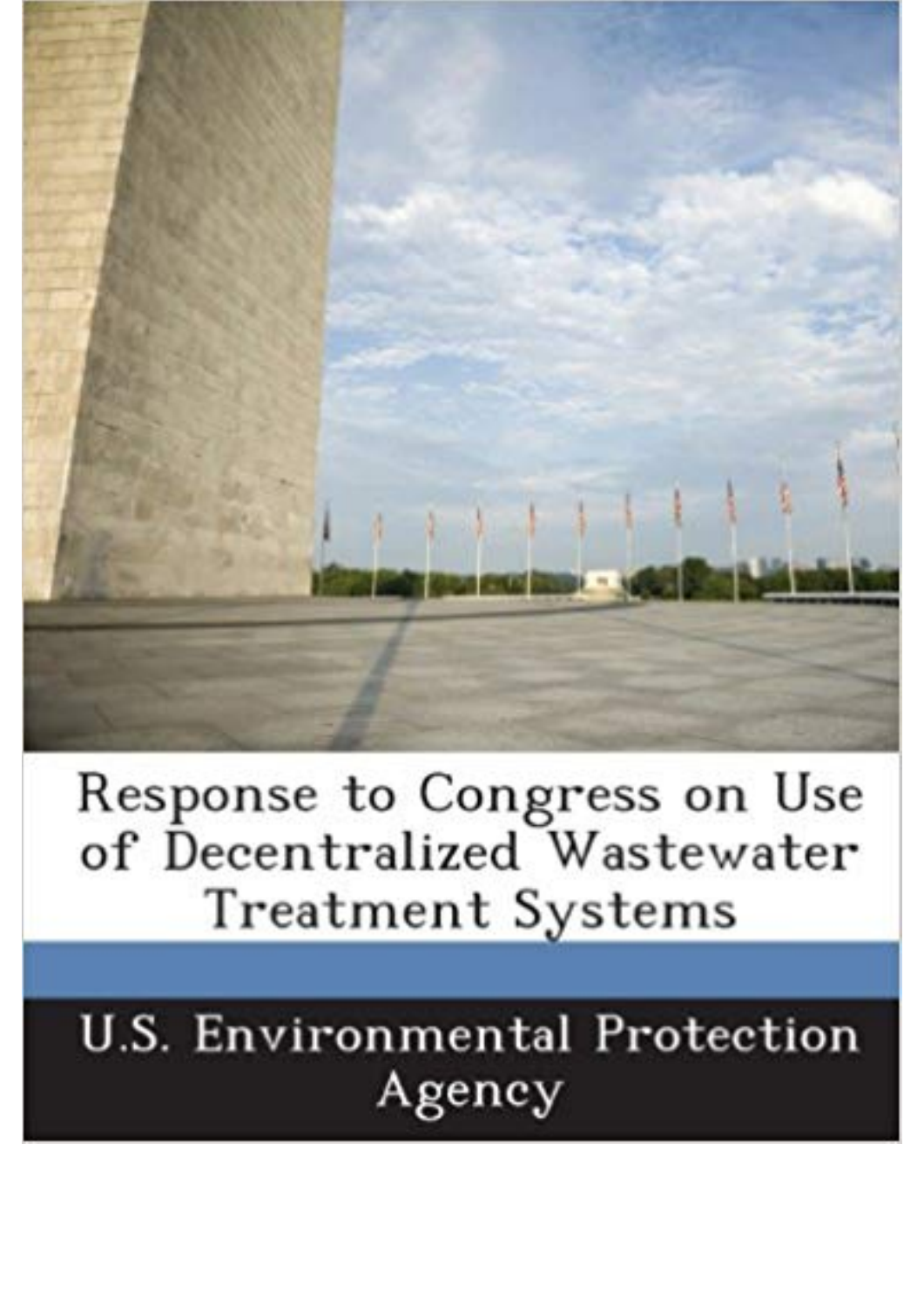*U. S. Environmental Protection Agency*

**Response to Congress on Use of Decentralized Wastewater Treatment Systems**

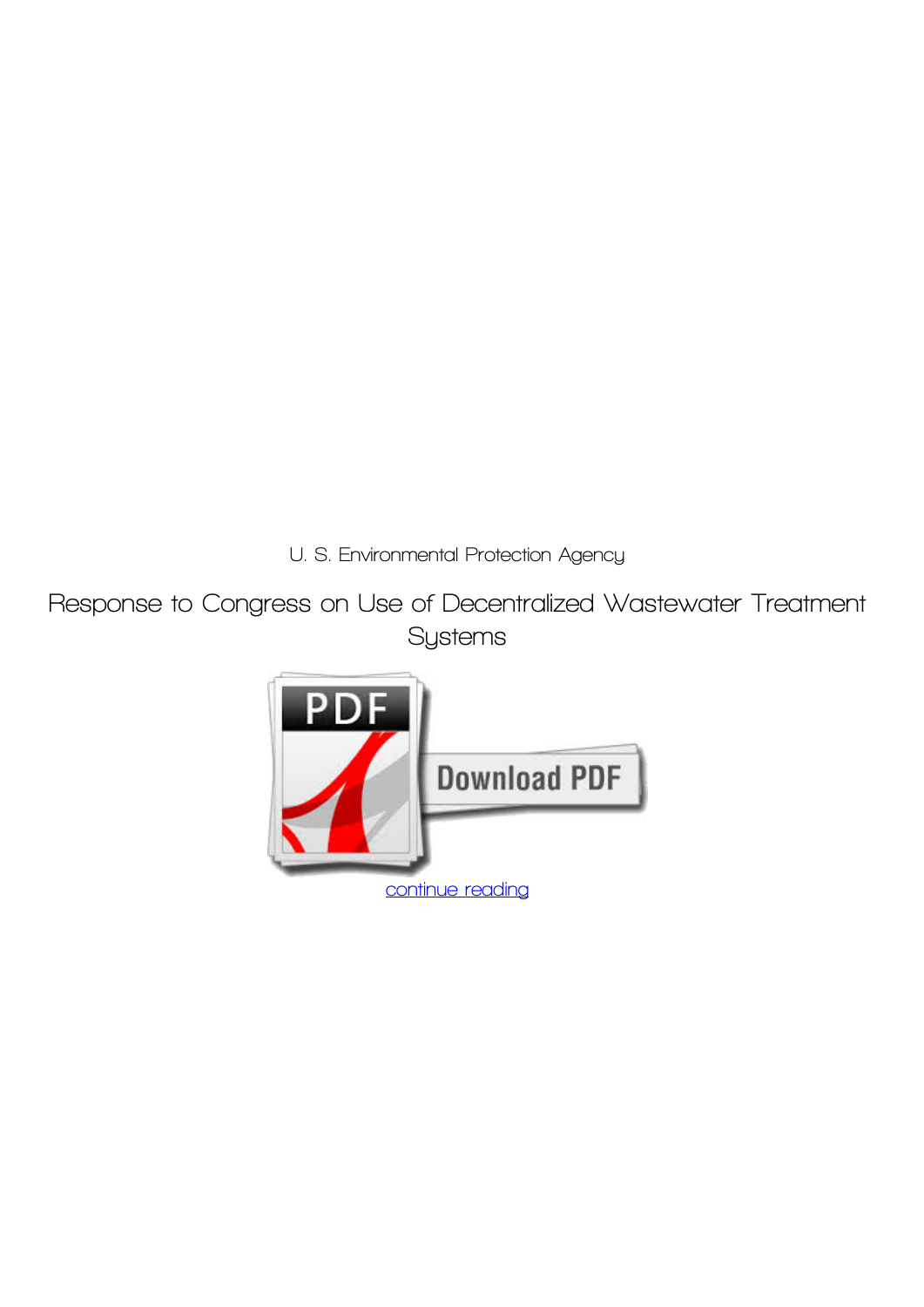**The U.S. The agency is charged with protecting human health and the surroundings, by writing and enforcing regulations predicated on laws and regulations exceeded by Congress. Environmental Security Agency (EPA) was introduced on December 2, 1970 by President Richard Nixon. This assortment of publications ranges from historical documents to reviews released in the new millennium, and features works like: Bicycle for an improved Environment, Health Ramifications of Raising Sulfur Oxides Emissions Draft, and Females and Environmental Health. These publications outline new policies, detail issues with enforcing laws, document the need for new legislation, and describe new tactics to make use of to solve these issues. The EPA's struggle to protect wellness and the environment is seen through each of its established publications.**



**[continue reading](http://bit.ly/2Tge8Fv)**